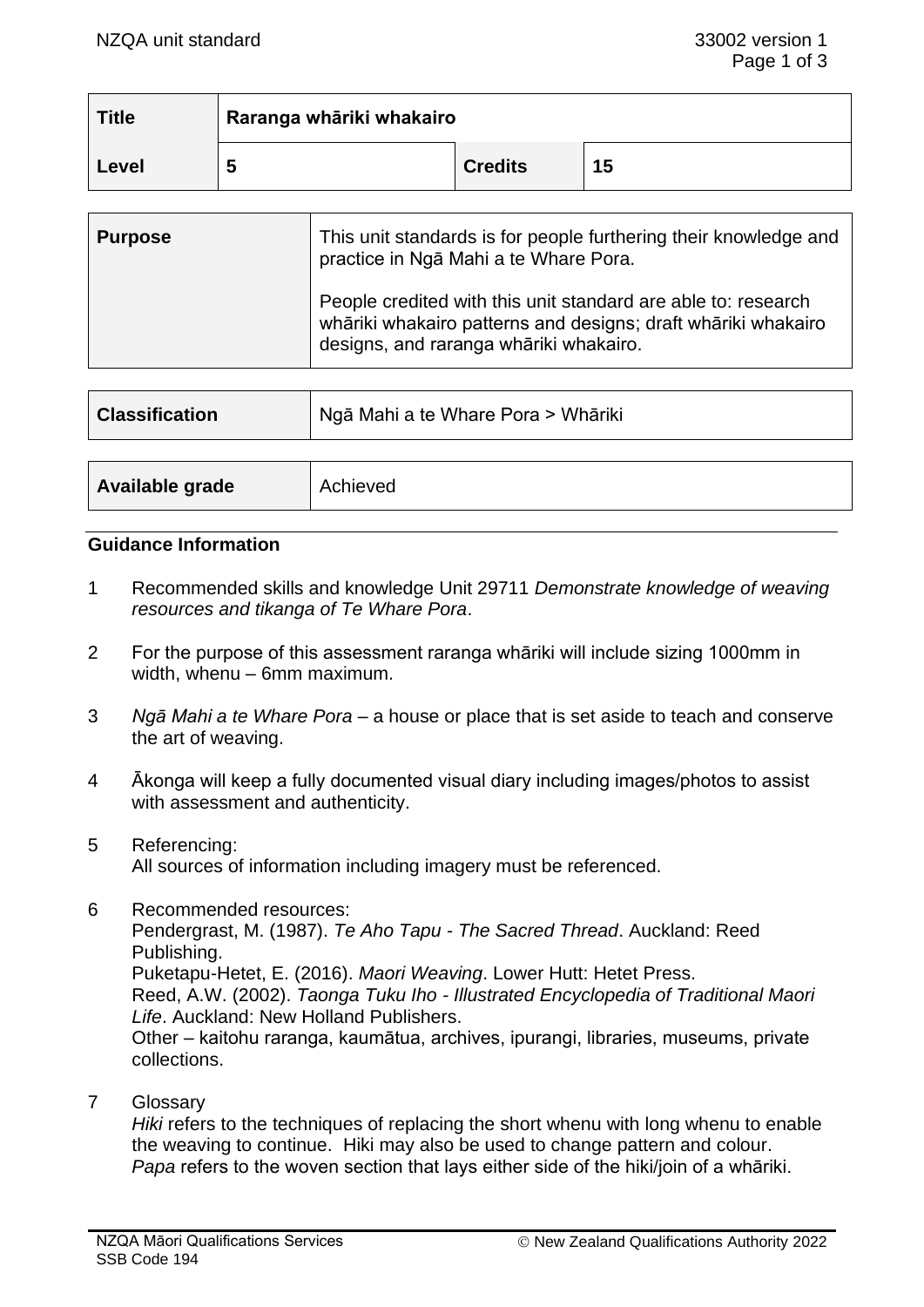# **Outcomes and performance criteria**

## **Outcome 1**

Research whāriki whakairo patterns and designs.

# **Performance criteria**

- 1.1 Whāriki whakairo patterns and designs are examined in terms of history and usage.
	- Range material, pattern, design, and specifications.

### **Outcome 2**

Draft whāriki whakairo design.

Range may include – graph paper, pens, pencils, computer, draft paper.

### **Performance criteria**

2.1 Design for whāriki whakairo is sketched and developed.

Range includes but is not limited to  $-$  size, patterns, colours, decorative elements, materials.

### **Outcome 3**

Raranga whāriki whakairo.

#### **Performance criteria**

3.1 Pattern is selected.

Range one join minimum.

- 3.2 Raranga whāriki whakairo in accordance with project specifications and kaupapa.
- 3.3 Storage methods for whāriki whakairo are described and applied.

| <b>Replacement information</b> | This unit standard and unit standards 32999, 33000, and<br>33004 replaced unit standard 7900. |
|--------------------------------|-----------------------------------------------------------------------------------------------|
|                                |                                                                                               |
| <b>Planned review date</b>     | 31 December 2026                                                                              |